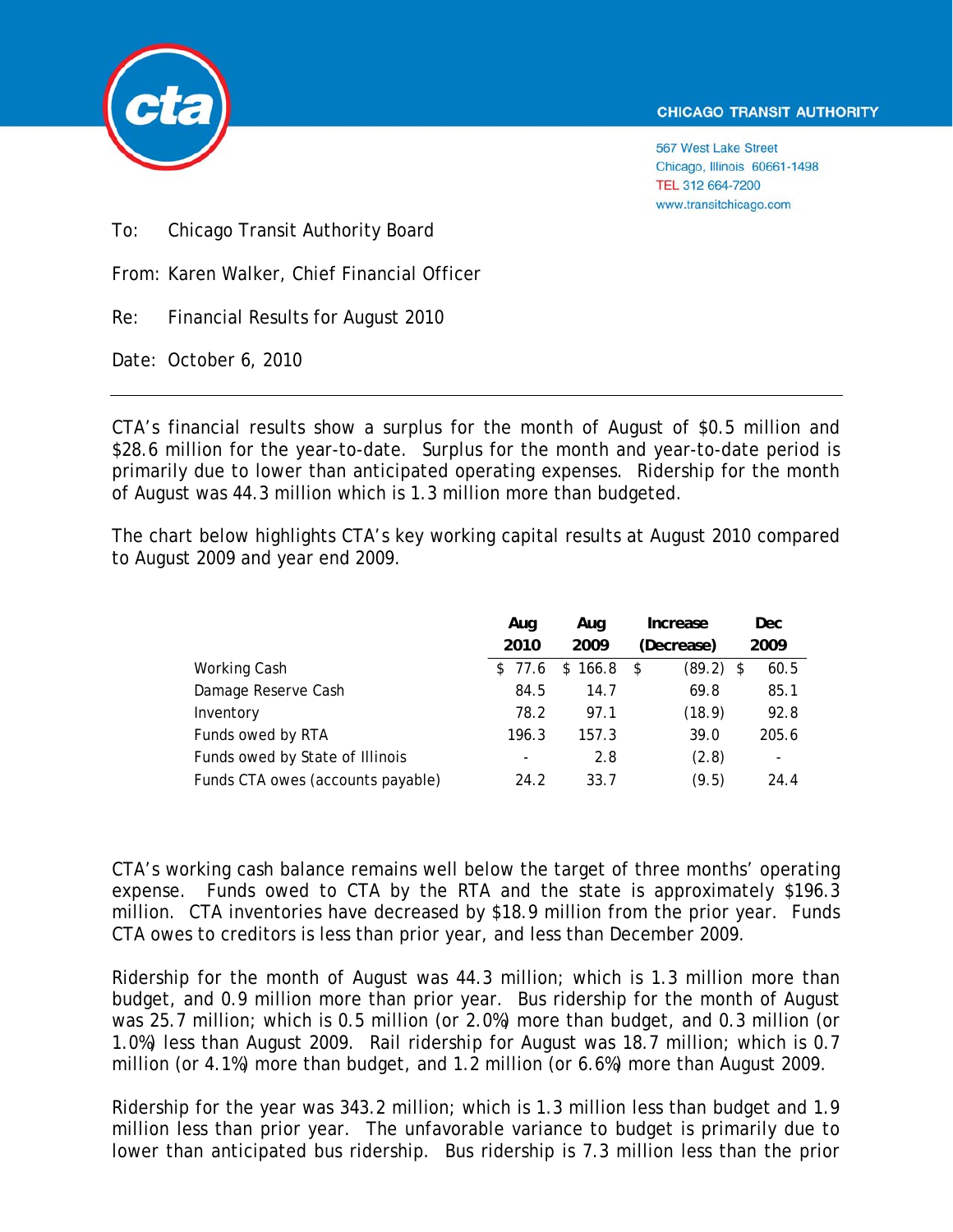year-to-date, while rail ridership was 5.3 million higher. Lower bus ridership reflects the service cuts implemented in February which primarily affected bus passengers.

Free rides totaled 6.7 million for the month and 50.6 million for the year; which is 0.1 million more than 2009 for the month, and 2.4 million more for the year. Free rides for seniors went into effect on March 17, 2008, and the majority of free rides occur on the bus system. Bus accounts for 5.5 million of the total free rides for the month while rail is 1.2 million.

Public Funding Required for Operations for the month and the year was \$55.6 million and \$428.0 million, respectively, and was favorable to budget by \$0.5 million and \$28.6 million, respectively.

Recovery Ratio, which measures the percentage of operating expenses CTA funds from internally generated revenues, was 56.12% for the month and 56.13% for the year. This was unfavorable to budget by 0.52 percentage points for the month and favorable by 0.68 percentage points for the year-to-date.

Operating Expenses for the month and year equaled \$105.0 million and \$803.9 million, respectively. For the current month, operating expenses were \$1.1 million or 1.0% less than budget. For the year-to-date, operating expenses were \$43.5 million or 5.1% lower than budget. For the year-to-date, all expense categories were favorable to budget except the provision for injuries and damages.

Labor Expense was \$71.4 million for the month of August and \$0.4 million more than budget due to the increased costs associated with unemployment and workers compensation. CTA's unemployment costs were approximately \$7.0 million higher than the prior year primarily due to the layoffs implemented in February, 2010. Increases in these labor related costs are partially offset by vacancies, less overtime and higher costs allocated to capital jobs. Labor expense for the year-to-date equaled \$554.0 million and was favorable to budget by \$13.8 million. Labor expense is \$20.8 million lower than the prior year-to-date.

Material Expense was \$6.3 million for the month and \$0.2 million (or 3.8%) less than budget. Material expense for the year-to-date equaled \$47.9 million and was favorable to budget by \$5.1 million. The lower material expense for the year is due to scraping the 19-year old buses, lower material usage for rail cars, and less material for fare cards.

Fuel for Revenue Equipment was \$4.5 million for the month which is \$0.9 million less than budget. Fuel for Revenue Equipment was \$34.5 million for the year-to-date, which is \$7.4 million less than budget. Compared to the prior year-to-date, fuel is \$31.8 million less than 2009 due to favorable results from the fuel hedge program. The average price paid in August was \$2.70 per gallon which is less than the budgeted price and was under the budget price of \$3.54 per gallon.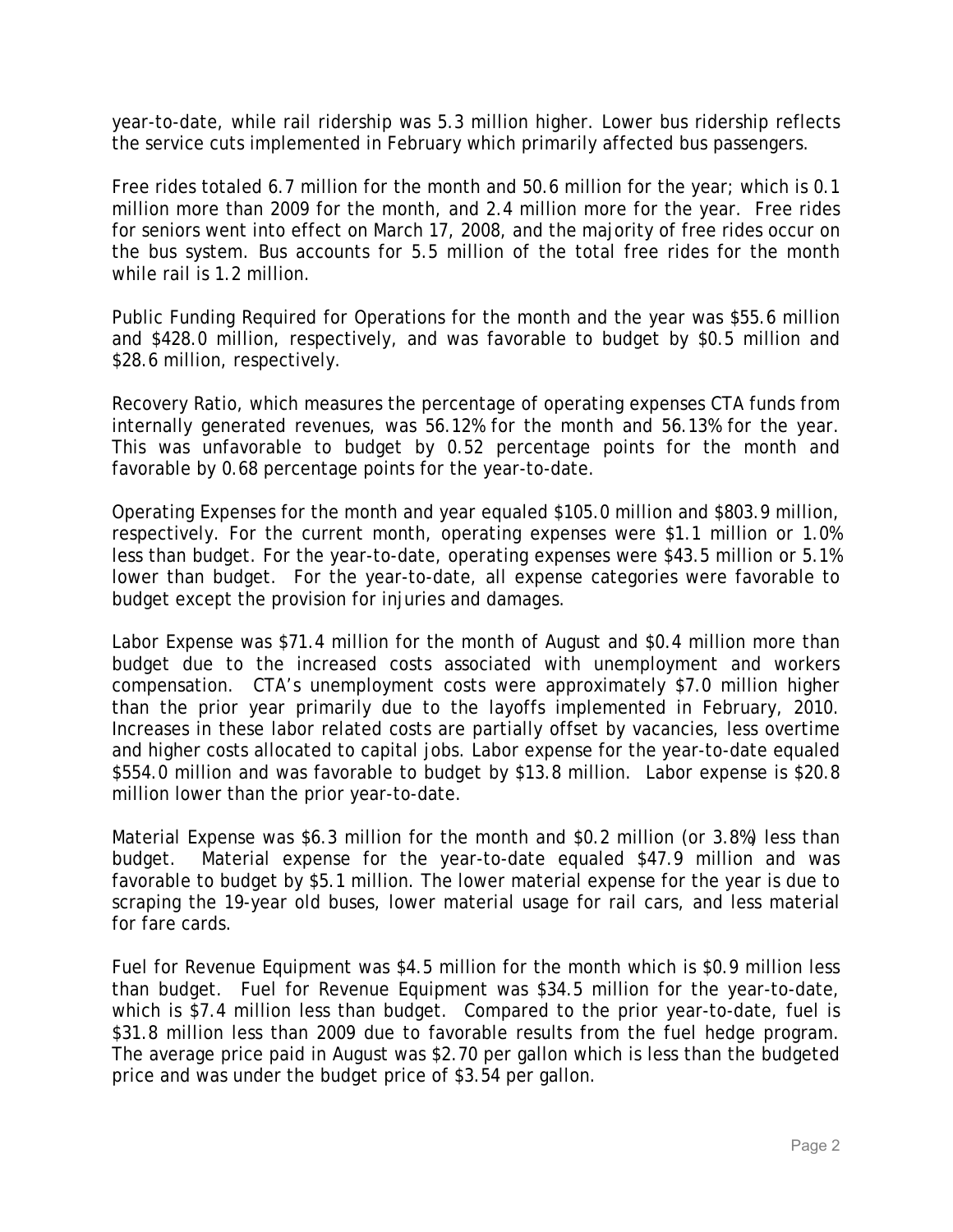Electric Power for Revenue Equipment was \$2.7 million for the month and \$20.9 million for the year. Power expense was \$1.0 million below budget for the month and was \$4.5 million lower for the year-to-date. Compared to the prior year-to-date, power costs were \$5.9 million lower due to the negotiated electric supply contract that went into effect in January 2010.

Provision for Injuries and Damages Expense was \$4.8 million for the month and \$23.7 million for the year-to-date period. This was over budget by \$2.5 million for the month and \$5.0 million for the year as CTA utilized favorable results from the fuel hedge and energy programs to fully fund the actuarial liability.

Purchase of Security Services was \$2.6 million for the month; which is \$0.2 million less than budget. Year-to-date security expense is \$21.9 million and was \$0.2 less than budget.

Other Expenses equaled \$12.6 million for the month and were \$1.7 million less than budget. Year-to-date other expenses were \$101.1 million; which is \$17.5 million less than budget. The year-to-date favorable budget variances are: utilities (\$1.8 million), advertising and promotion (\$1.8 million), contractual services (\$9.6 million), leases and rentals (\$1.6 million) and other general expenses (\$2.7 million).

System-Generated Revenue was \$49.5 million for the month; which is \$0.6 million less than budget. Year-to-date System-Generated Revenue was \$375.9 million which is \$14.9 million less than budget. The year-to-date unfavorable variance was primarily due to lower than anticipated farebox revenues. However, all categories of revenue were below budget except for contributions from local governments.

Fare and Pass Revenue was \$43.8 million for the month; which is \$0.2 million less than budget. Year-to-date fare revenue was \$336.9 million and was \$5.0 million less than budget primarily due to lower average fare and lower ridership. The average fare for the year-to-date was \$0.98 per ride; which is \$0.01 less than budget.

Reduced Fare Reimbursements were \$2.7 million for the month and \$15.8 million for the year-to-date. The month was on par with budget, but the year was \$5.7 million less than budget due to anticipated State budget cuts.

Advertising, Charter and Concessions Revenue equaled \$1.4 million in August and \$13.7 million for the year-to-date. This was \$0.4 million lower than budget for the month. This revenue category was \$1.2 million lower than budget for the year as the budget had anticipated higher vehicle and platform advertising revenues than realized.

Investment Income was \$47,000 for the month and \$0.3 million for the year-to-date period. This was \$0.1 million less than budget for the current month and \$0.7 million lower for the year-to-date period due to lower cash balances and investment rates.